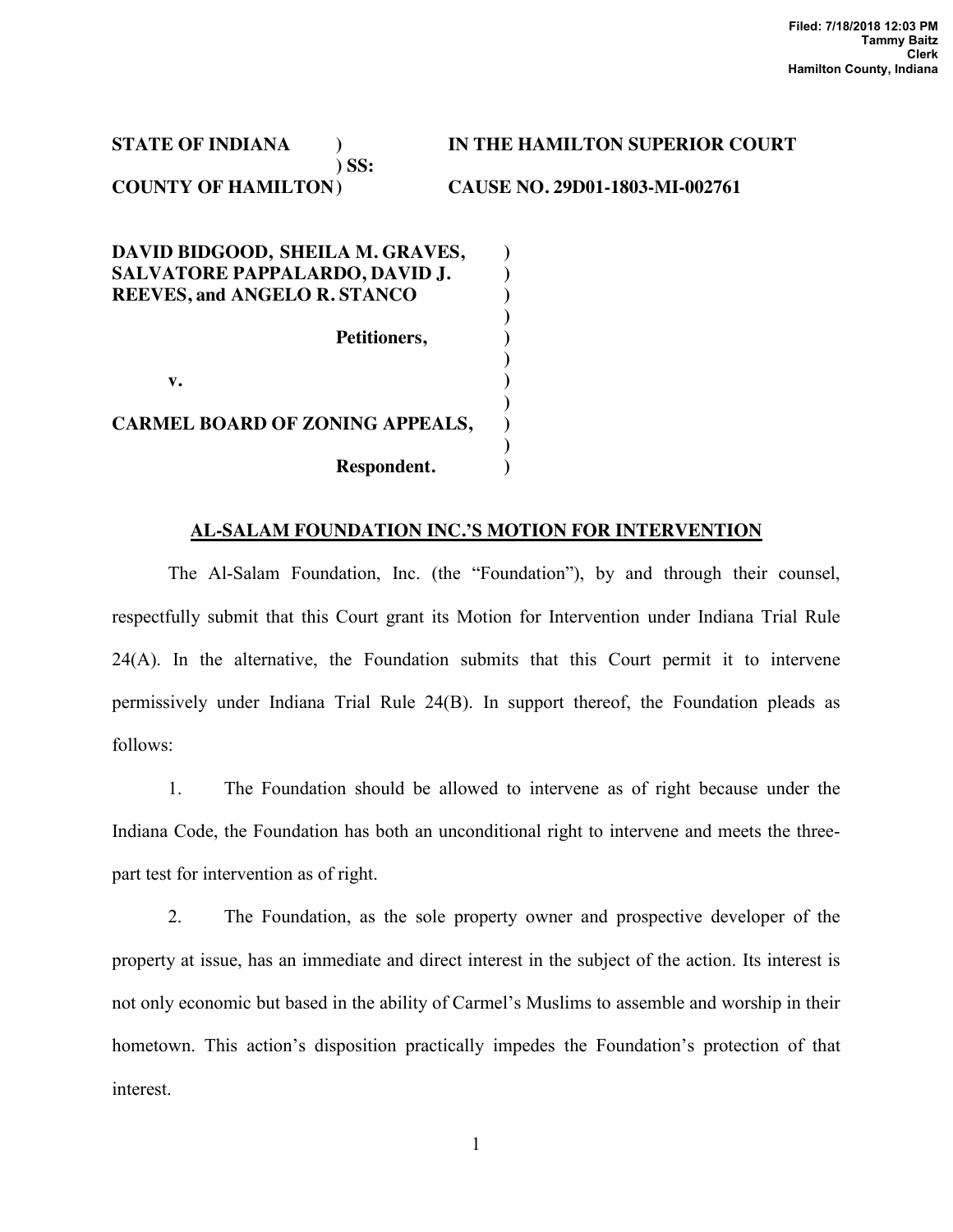3. Because neither of the existing parties own the land at issue, neither of them can adequately represent the Foundation's interest as the sole owner with a fixed interest in developing the property to serve Carmel's Muslim community.

4. Finally, the Foundation is filing this motion before any discovery or judgment in this action, within weeks of this Court's Order on Respondent's Motion to Dismiss, and prior to the telephonic conference scheduled for July 19, 2018. Its motion is therefore timely.

5. For all the reasons above, the Foundation should also be allowed to intervene permissively under Indiana Trial Rule 24(B).

6. The Foundation has filed contemporaneously herewith a memorandum of law that contains additional legal argument and authorities supporting the dismissal of the Petition.

WHEREFORE, the Foundation, by and through its counsel, respectfully requests that the Court grant the Foundation's Motion for Intervention as of right or, in the alternative, allow it to intervene permissively.

Respectfully submitted,

BECKMAN LAWSON, LLP

*/s/ Brian C. Heck* Patrick R. Hess, 19395-02 phess@beckmanlawson.com Brian C. Heck, #33289-02 [cpgattorney@beckmanlawson.com](mailto:cpgattorney@beckmanlawson.com) BECKMAN LAWSON, LLP 201 West Wayne Street Fort Wayne, Indiana 46802 Telephone: (260) 422-0800 Facsimile: (260) 420-1013

Johnathan J. Smith Juvaria S. Khan Nimra H. Azmi MUSLIM ADVOCATES Post Office Box 66408

2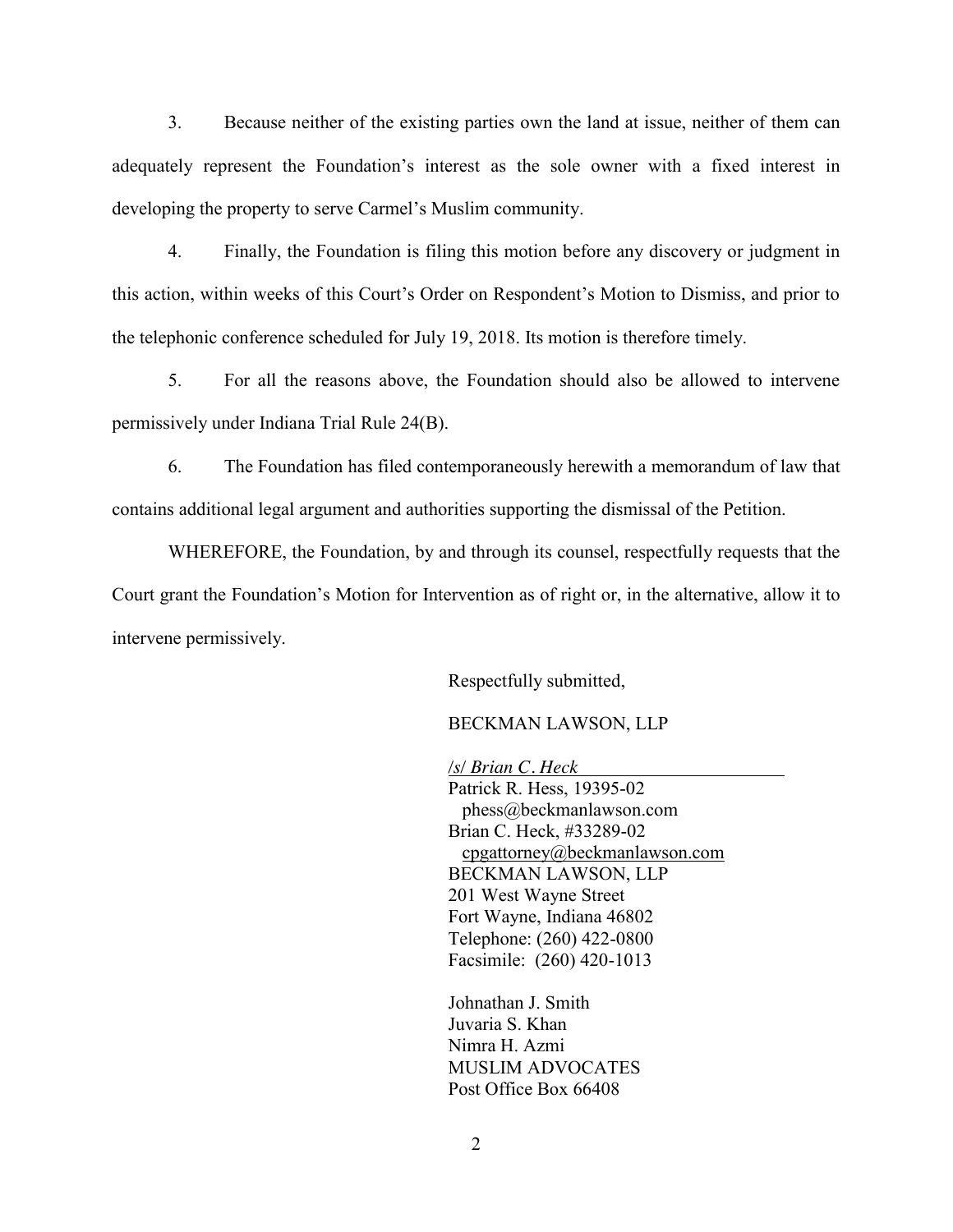Washington, D.C. 20035

*Attorneys for the Al-Salam Foundation*

# **CERTIFICATE OF SERVICE**

The undersigned certifies that on the 18h day of July, 2018, the foregoing document was electronically filed using the Indiana E-Filing System (IEFS). The undersigned further certifies that a true copy of the foregoing document was served upon the following person(s) via IEFS.

John R. Molitor [Jmolitor@prodigy.net](mailto:Jmolitor@prodigy.net)

Michael J Andreoli [Mandreoli@datlaw.com](mailto:Mandreoli@datlaw.com)

Robert W. Eherenman [rwe@hallercolvin.com](mailto:rwe@hallercolvin.com)

Andrew L. Teel [ateel@hallercolvin.com](mailto:ateel@hallercolvin.com)

> */s/ Brian C. Heck* Brian C. Heck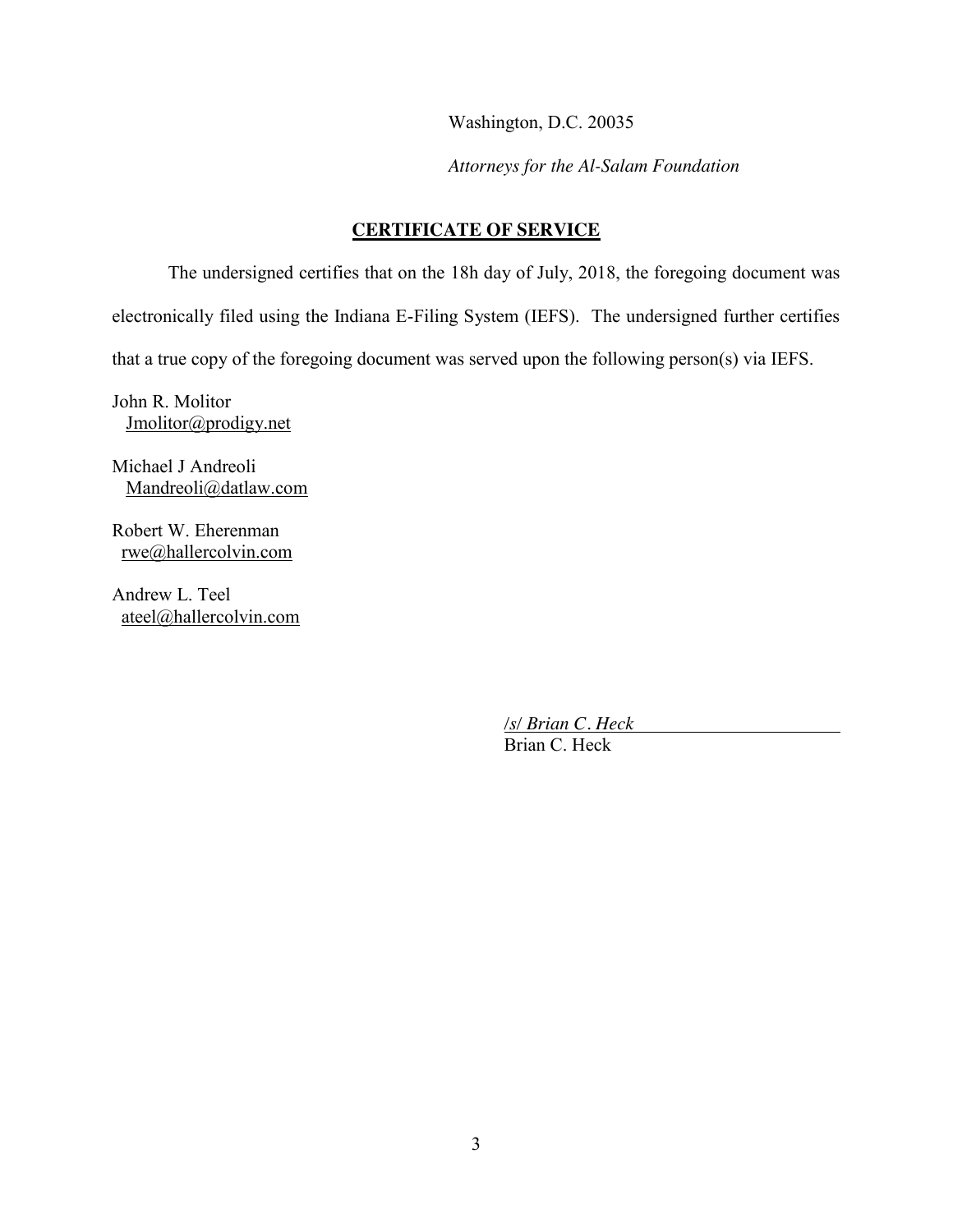**STATE OF INDIANA ) IN THE HAMILTON SUPERIOR COURT ) SS: COUNTY OF HAMILTON ) CAUSE NO. 29D01-1803-MI-002761** 

**DAVID BIDGOOD, SHEILA M. GRAVES, ) SALVATORE PAPPALARDO, DAVID J. ) REEVES, and ANGELO R. STANCO ) )**  Petitioners,  $\qquad \qquad$  )  **) v.**  $\qquad \qquad$  **) ) CARMEL BOARD OF ZONING APPEALS, ) ) Respondent. )** 

## **AL-SALAM FOUNDATION INC.'S MEMORANDUM OF LAW IN SUPPORT OF ITS MOTION FOR INTERVENTION**

The Al-Salam Foundation, Inc. (the "Foundation"), by and through its counsel, respectfully submits this brief in support of its motion to intervene as of right or, in the alternative, permissively.

The Foundation has an unconditional right to intervene. Petitioners should have included the Foundation—the sole applicant before the zoning board—as a party to this appeal under I.C. § 36-7-4-1606(d)(1); T.R. 24(A)(1). Because Petitioners failed to do so,<sup>1</sup> the Foundation is allowed to intervene as of right.

The Foundation also meets the requirements for intervention as of right under Indiana Trial Rule  $24(A)(2)$ . First, as the owner of the property at issue in this litigation, it has a direct and immediate interest in this action. As such, a negative disposition that would prevent the Foundation from building on and coming into full ownership of the property will practically impede the Foundation's ability to protect its interest. Since the Foundation is the only party with

<sup>&</sup>lt;sup>1</sup> By moving to intervene, the Foundation does not waive its right to raise on appeal the Petitioners' failure to join them as an indispensable party.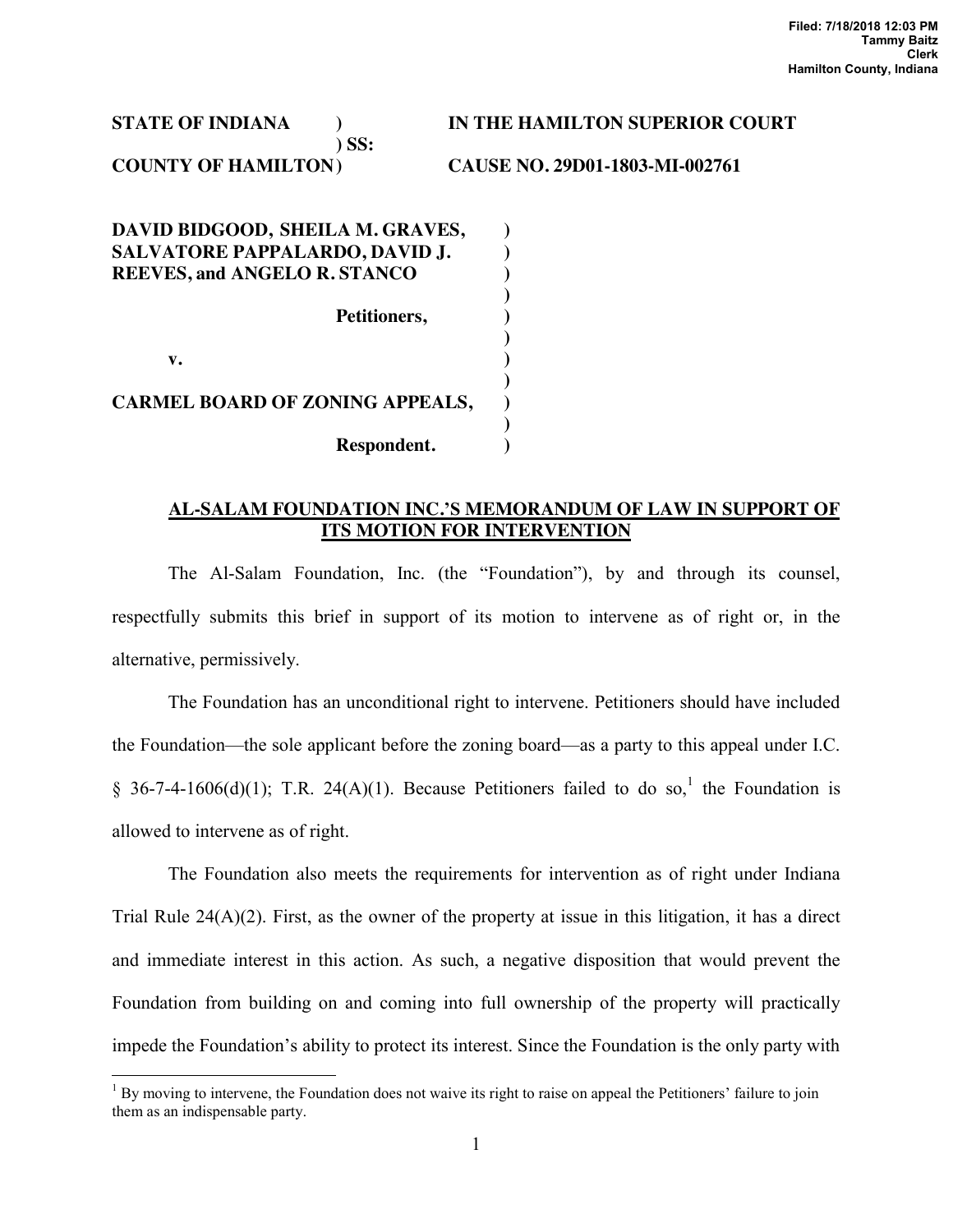a fixed interest in the property's development as a mosque, neither of the existing parties can adequately represent its interests. Finally, this motion is timely and will not cause undue prejudice to the existing parties or delay the proceedings. In support of its motion, the Foundation states as follows:

## **FACTUAL BACKGROUND**

The Foundation is comprised of residents of Carmel, Indiana, who have spent decades without a proper house of worship to serve their community and are at last on the cusp of having a suitable religious space. Specifically, the Foundation hopes to establish an Islamic Life Center ("ILC"), a place of worship and community that will include a prayer hall and multi-use meeting space for worship, youth groups, family gatherings, and interfaith projects.

For years, the Muslim community in Carmel has worshiped in a small rented office, far too small and wholly inadequate for the community's needs. To address this issue, the Foundation tried for years to secure an appropriately zoned parcel of land on which to build the ILC. Despite its many challenges in obtaining the property it needed, the Foundation was finally able to purchase a parcel of land on 141<sup>st</sup> Street and Shelborne Road in Carmel. This area is commonly known as a "corridor of faith" because of the multitude of houses of worship, including churches, synagogues, and temples, that are situated in the vicinity.

In December 2017, the Foundation submitted its application for a Special Use Permit for the ILC. On January 22, 2018, Respondent Carmel Board of Zoning Appeals ("BZA") held a public hearing to address the Foundation's Special Use Permit. The hearing was unprecedented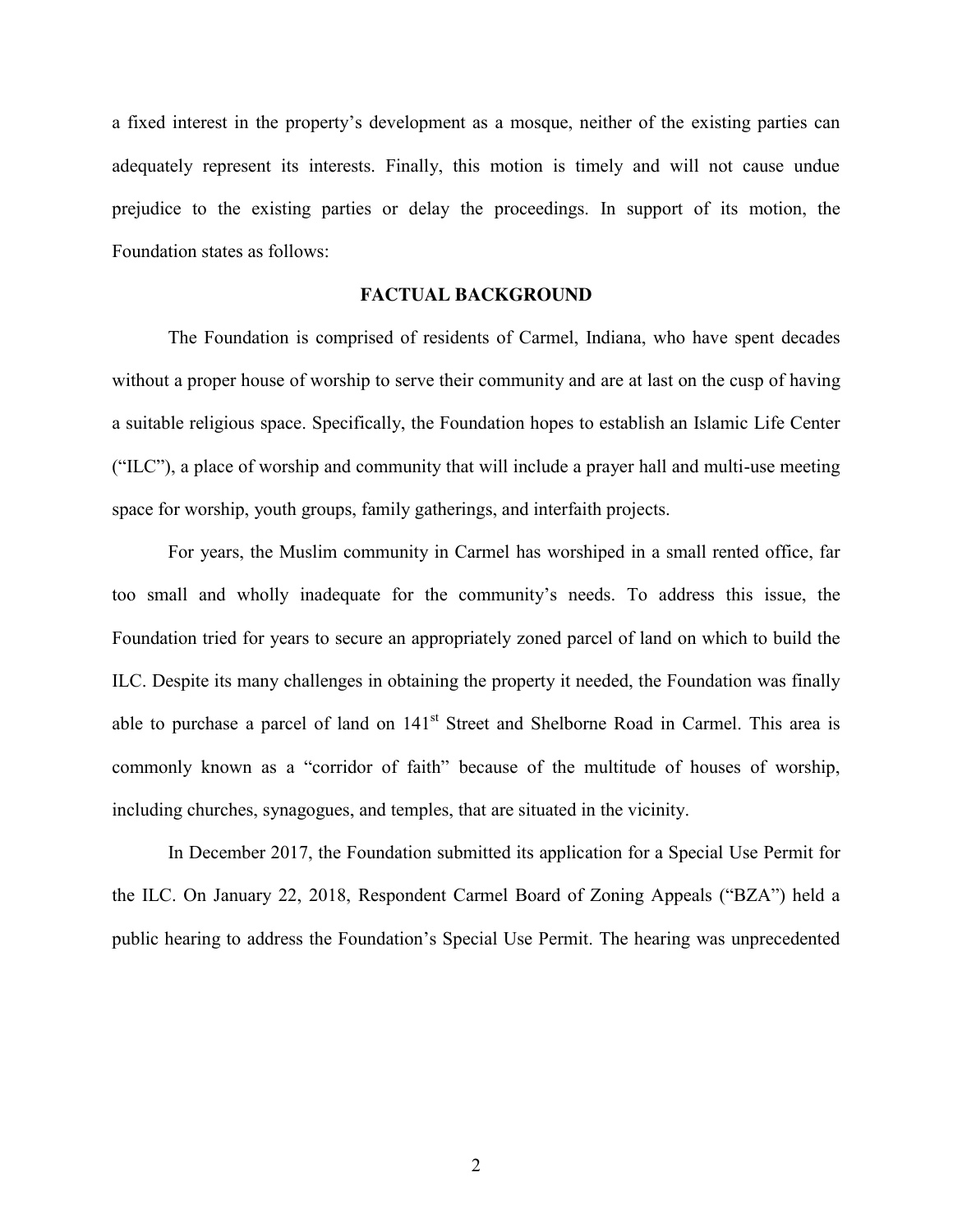in the number of people who participated and spoke for and against a local house of worship.<sup>2</sup> As a result, the BZA continued the public hearing until February 26, 2018.

At the February hearing—which hundreds of people from Carmel and the surrounding areas attended—the BZA heard hours of public comment and had the opportunity to thoroughly question the Foundation about the Special Use Permit. At the conclusion of the hearing, the BZA granted the Foundation's Special Use Permit by a vote of 3-2.

Despite the thorough and extensive process undertaken by the BZA in reviewing the Foundation's Special Use Permit—a process that included listening to hours of public comment, reviewing hundreds of letters from the public, and giving careful consideration to the application (and supporting documentation) submitted by the Foundation—Petitioners have filed this meritless appeal in an attempt to relitigate the BZA's decision. Should the Foundation's grant of a Special Use Permit be overturned, the contract on which it purchased the property will be jeopardized. As a result of Petitioners' efforts, Carmel's Muslim population is no longer sure it will be able to share the same privilege enjoyed by the town's many other residents of faith who already have suitable places to worship in their community.

As the owner of the land at issue in this appeal and the recipient of the Special Use Permit, the Foundation has a critical and unique stake in the disposition of this action and in protecting its interest in developing the ILC. It therefore seeks to intervene.

#### **PROCEDURAL BACKGROUND**

On March 28, 2018, Petitioners filed a Verified Petition for Writ of Certiorari, Judicial Review and Declaratory Judgment ("Petition") with this Court. This Petition sought to overturn Respondent BZA's grant of the Special Use Permit to the Foundation. Although the land at issue

 <sup>2</sup> *See, e.g.,* Chris Sikich, *Carmel mosque decision is delayed after public packs zoning meeting*, INDYSTAR (Jan. 22, 2018, 4:06 PM), https://www.indystar.com/story/news/local/hamilton-county/2018/01/22/carmel-mosqueconsidered-zoning-appeals-board-tonight/1054985001/.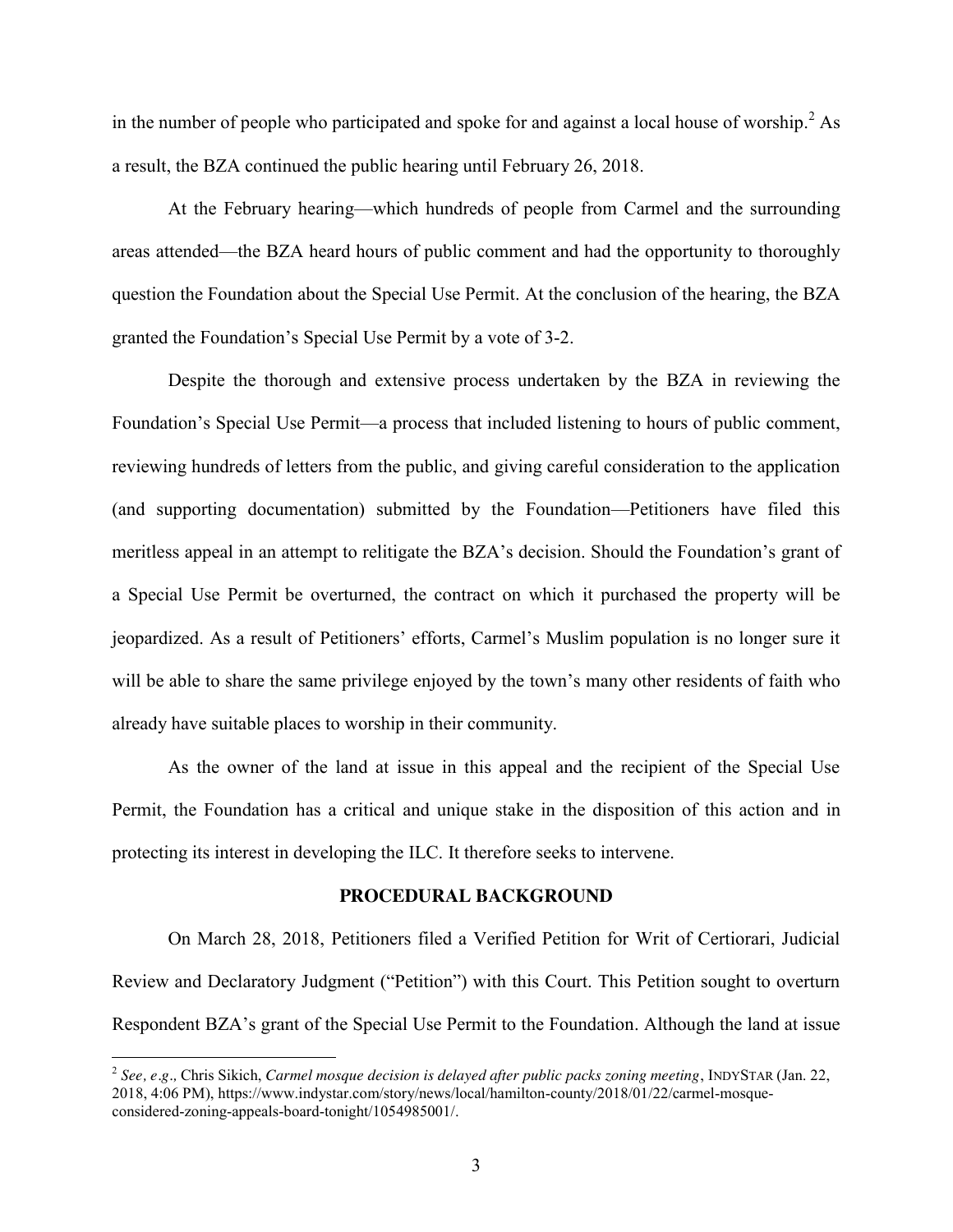belongs to the Foundation and the Foundation was the applicant before the BZA, this Petition did not name the Foundation as a party.

On April 4, 2018, this Court issued an Order to Show Cause Why Writ of Certiorari Should Not Issue. By this same Order, the Court scheduled a telephonic pretrial conference for May 25, 2018 at 8:30 a.m.

On May 23, 2018, Respondent BZA filed a responsive pleading, which denied most of the allegation in the Petition and raised, *inter alia*, Petitioners' failure to file the original or certified copy of the underlying record—or seek an extension from this Court for such filing within 30 days of filing their Petition, in contravention of I.C. § 36-7-4-1613; and that Petitioners had failed to comply with the requirements for initiating an appeal under the applicable statute for appealing a BZA decision, as set forth under a provision of Indiana law commonly known as the "1600 Series" (I.C. §§ 36-4-7-1600, *et seq*.). Respondent BZA requested that this Court not issue a Writ of Certiorari and instead enter judgment in its favor.

On May 24, 2018, the Court notified Petitioners and Respondent BZA that the May 25, 2018 phone conference would be continued due to an ongoing jury trial.

On May 25, 2018, fifty-eight days after they originally submitted their Petition to this Court, Petitioners moved for an extension of time to file the underlying record—despite the requirement under I.C. § 36-7-4-1613 to file such record within 30 days of initiating the appeal. On May 29, 2018, this Court granted Petitioner's motion, expanding Petitioners' time to file the underlying record until June 20, 2018.

On June 1, 2018, Respondent BZA filed a Motion to Reconsider the Order Granting an Extension of Time to File Record and Motion to Dismiss; Petitioners filed their opposition on June 7, 2018. The Court heard argument on this motion on June 11, 2018.

4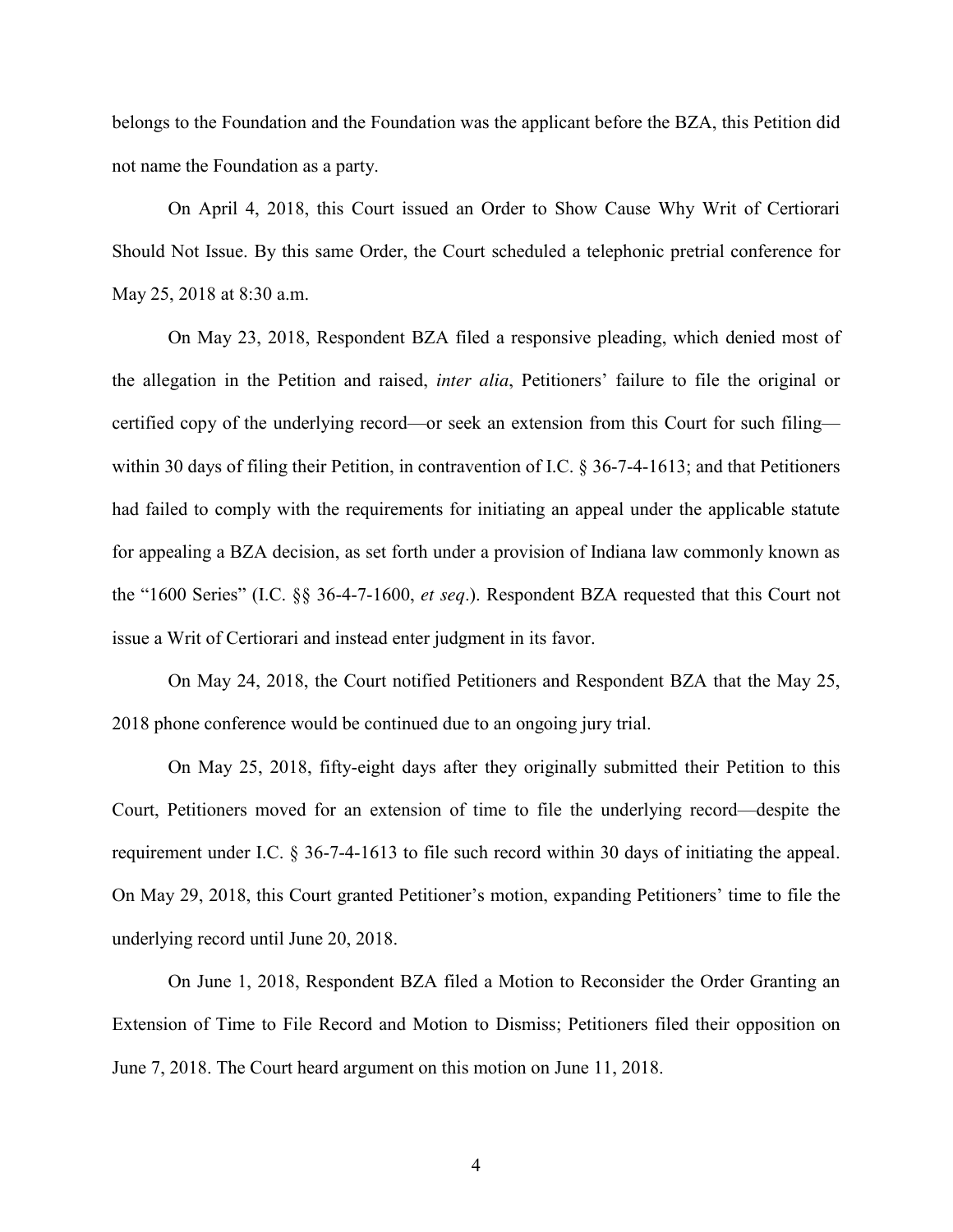On June 26, 2018, this Court entered an order denying Respondent BZA's Motion to Reconsider and Dismiss and scheduled a telephonic pretrial conference for July 19, 2018.

The Court's June 26, 2018 Order also advised that the Foundation may file a request for intervention for the Court's determination. Moreover, Petitioners' Response in Opposition of Respondent's Motion to Reconsider Order Granting an Extension of Time to File Record and Motion to Dismiss stated that they would "not oppose intervention if it is sought for and on behalf of [t]he Foundation."

### **LEGAL STANDARD**

Indiana Trial Rule 24(A) allows for intervention as of right in two circumstances. First, a party may intervene as of right when a statute confers an unconditional right to intervene. T.R.  $24(A)(1)$ .

Second, a party may intervene as of right "when the applicant claims an interest relating to a property, fund or transaction which is the subject of the action and he is so situated that the disposition of the action may as a practical matter impair or impede his ability to protect his interest in the property, fund or transaction, unless the applicant's interest is adequately represented by existing parties." T.R. 24(A)(2).

Indiana courts have set forth a three-part test for determining whether an applicant's intervention of right should be granted. The moving party must show: "(1) an interest in the subject of the action; (2) disposition of the action may as a practical matter impede the protection of that interest; and (3) representation of the interest by existing parties is inadequate." *Flat Rock Wind, LLC v. Rush Cnty. Area Bd. of Zoning Appeals*, 70 N.E.3d 848, 856 (Ind. Ct. App. 2017). Indiana courts must also consider whether the motion to intervene was filed in a timely manner. *See Herdrich Petroleum Corp. v. Radford*, 773 N.E.2d 319, 325 (Ind.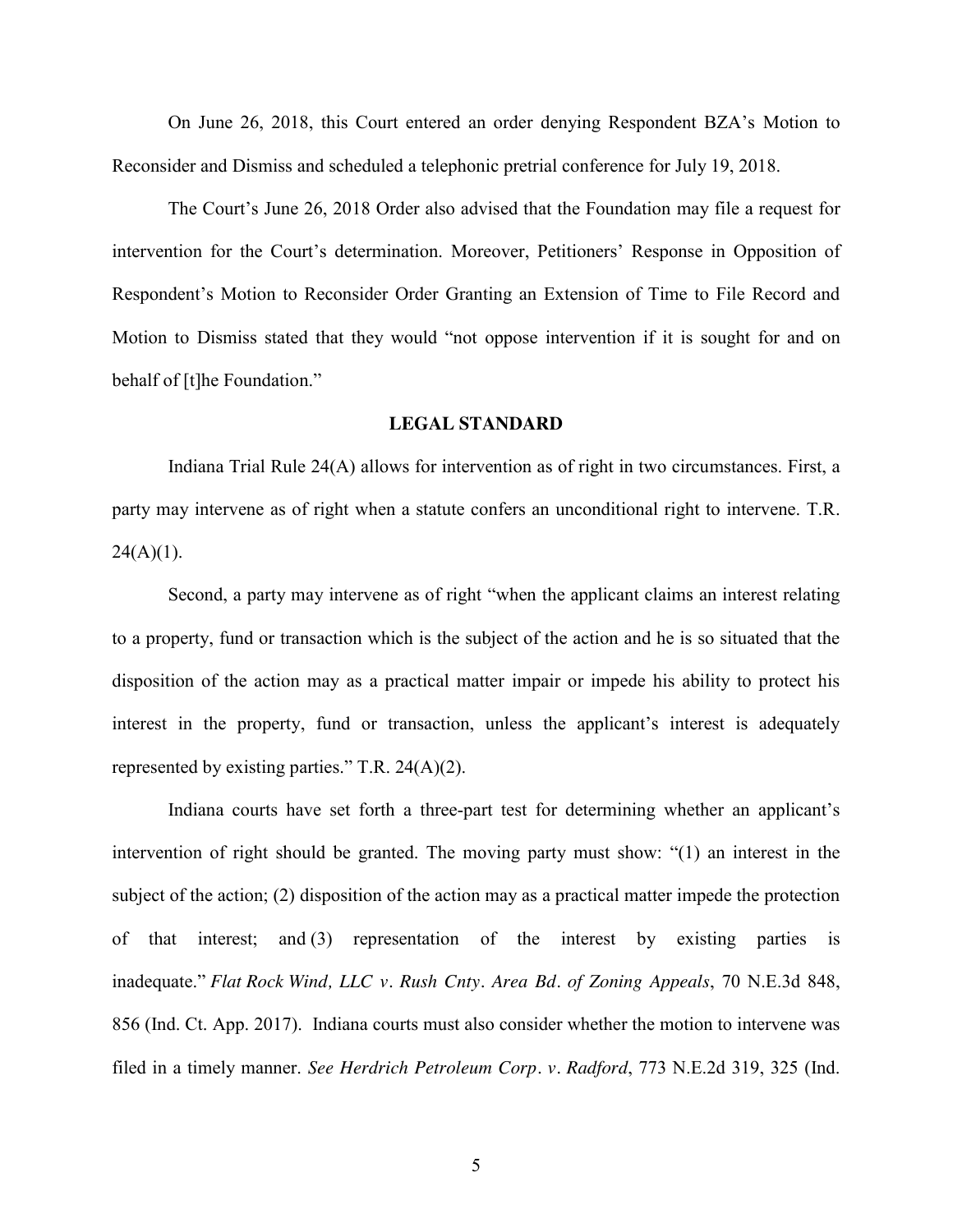Ct. App. 2002) (citing *Bryant v. Lake Cnty. Trust Co.,* 334 N.E.2d 730, 735 (Ind. Ct. App. 1975)). Allegations in a motion for intervention must be taken as true and the motion is evaluated on its sufficiency. *Flat Rock Wind, LLC*, 70 N.E.3d at 856 (quoting *Allstate Ins. Co. v. Keltner*, 842 N.E.2d 879, 882 (Ind. Ct. App. 2006)).

### **ARGUMENT**

#### **A. The Foundation Meets the Legal Standard for Intervention of Right.**

The Court should grant the Foundation's motion to intervene as of right. First, the Foundation has an unconditional right to intervene. *See* T.R. 24(A)(1). The Indiana Code makes clear that the applicant at the hearing before the BZA should be "a party to the petition for review." I.C. § 36-7-4-1606(d)(1). Here, the applicant before the BZA was the Foundation—yet despite I.C. § 36-7-4-1606(d)(1)'s unambiguous requirement to include the Foundation as a party, Petitioners failed to do so. The Foundation therefore files this motion under I.C. § 36-7-4- 1606(f). This provision provides that parties with standing—parties that must include those who should have been originally joined as "a party to the petition for review"—have an "unconditional right to intervene in a proceeding for review . . . . [to be] filed in the manner provided by the rules of procedure governing civil actions in courts."<sup>3</sup>

The Foundation also meets the three-part requirement for intervention as of right under Indiana case law. First, as the owner and prospective developer of the property at issue, the Foundation has an immediate and direct interest in the subject of the action. Second, as a practical manner, this action's disposition directly impedes the Foundation's protection of its

 $3$  In further support of its argument, the Foundation notes that I.C. § 36-7-4-1606(f) allows for an "unconditional intervention as of right" when a person has standing under I.C.  $\frac{8}{36}$ -7-4-1603(a). Such persons with standing, moreover, include the "person to whom the zoning decision is specifically directed at" I.C. §§ 36-7-4-1603(a) which, here, is the Foundation. Put simply, a plain reading of these provisions makes clear that the Foundation should have *always* been a party to this case and may therefore intervene as of right in light of Petitioners' failure to add it as an indispensable party.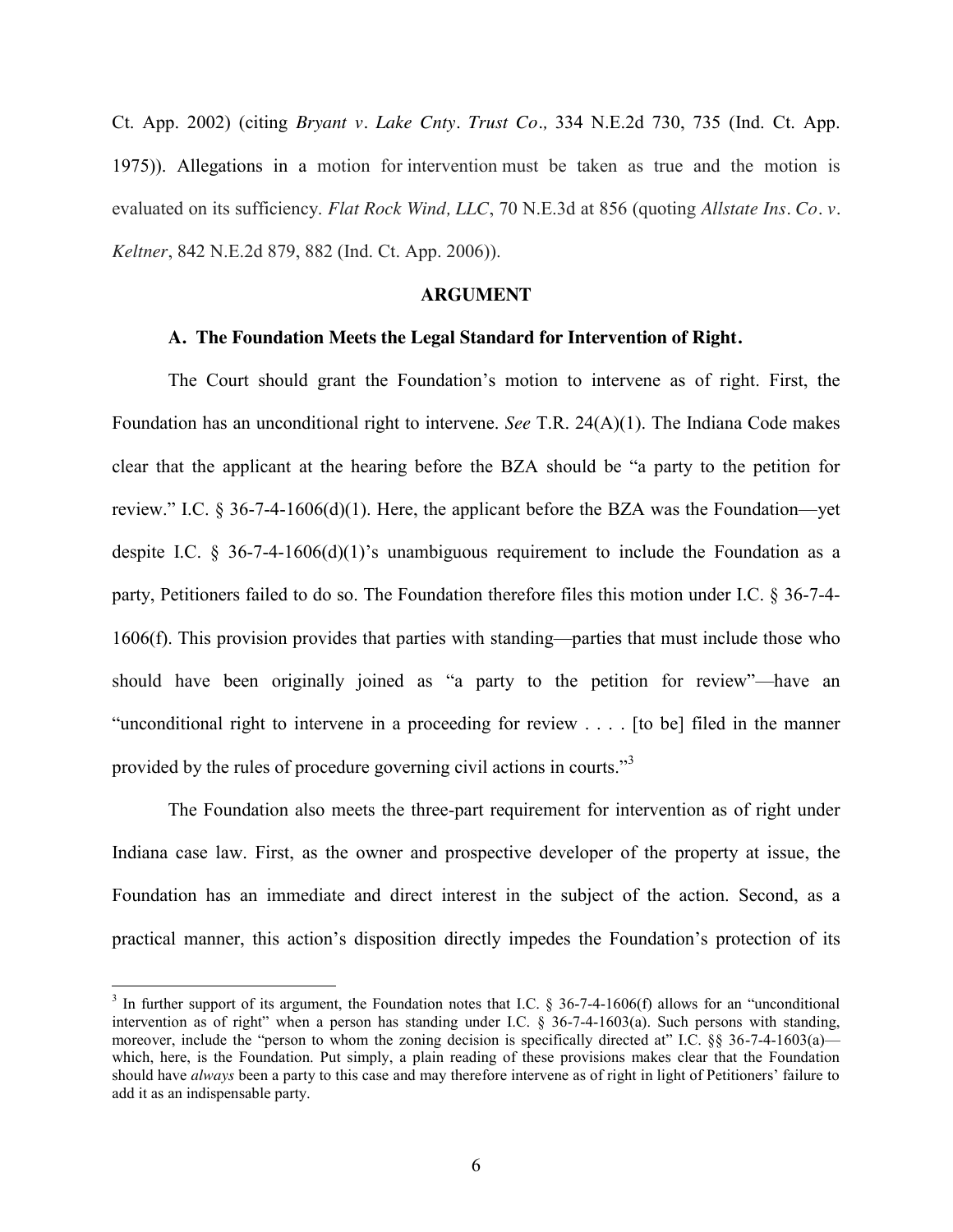property interest. And third, neither of the existing parties own the property at issue or are trying to create the ILC, so only the Foundation can represent its interest as an owner with a fixed interest in developing the property for the ILC.

Finally, the Foundation is filing this motion well before any final disposition of this proceeding: it comes within weeks of this Court's Order on Respondent's Motion to Dismiss, prior to discovery, and prior to the telephonic conference scheduled for July 19, 2018. The motion is therefore timely and allowing intervention will not cause prejudice. *See* T.R. 24(A)(2).

### **i. As the Property Owner, The Foundation Has A Direct And Immediate Interest In The Subject Of This Action.**

The Foundation is the sole owner of the property that is the subject of this action. As such, it has a clear interest in intervention. It is well-established that ownership of the property subject to dispute by prospective intervenors demonstrates an "immediate and direct interest in the litigation" recognized by the law is sufficient to satisfy this prong.<sup>4</sup> *See In re Remonstrance Appealing Ordinance Nos. 98-004 98-005, 98-006, 98-007 & 98-008, of Town of Lizton*, 737 N.E.2d 767, 769–70 (Ind. Ct. App. 2000) (holding that landowners were entitled to intervene as a matter of right). Moreover, an interest arising from a conditional contract of sale—such as this sale to develop the ILC—has been found to constitute an "immediate and direct" interest. *See E. N. Maisel & Assocs.*, 398 N.E.2d 1366, 1367 (Ind. Ct. App. 1980) (finding that applicant was entitled to intervene as a matter of right where interest was based on conditional contract).

Finally, the Foundation's interest in the property extends far beyond the purely economic. Its ability to build a religious community space on the property is directly threatened by this action and will impede the ability of Carmel's Muslims to worship freely in their community. *Cf.*

<sup>&</sup>lt;sup>4</sup> And as stated above, I.C. § 36-7-4-1606 acknowledges the interest of the applicant before a board of zoning appeals by requiring the applicant to be a party to the petition for judicial review of a board's decision. I.C.  $\S 36-7-$ 4-1606(d)(1).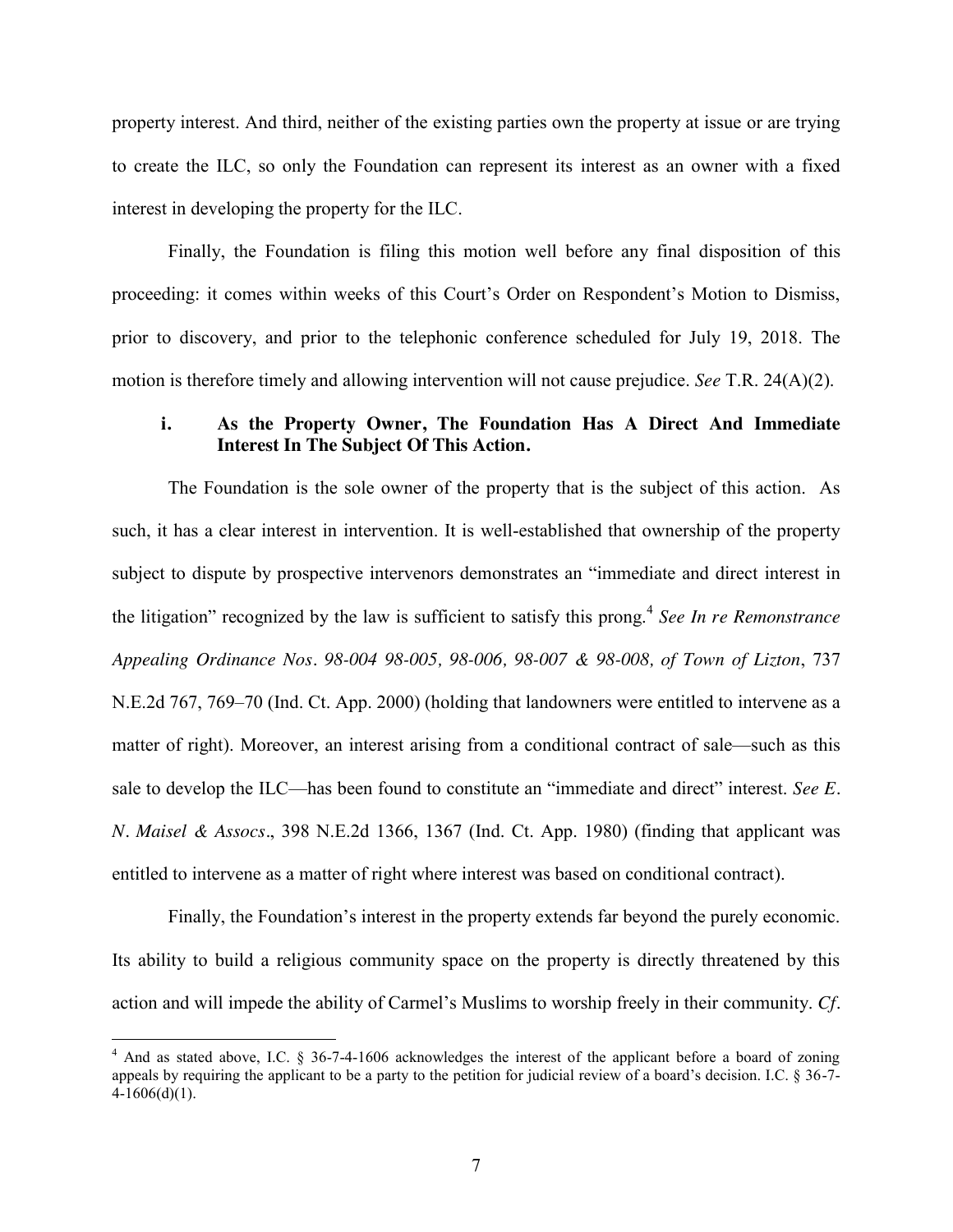*NBD Bank, N.A. v. Bennett*, 159 F.R.D. 505, 507 (S.D. Ind. 1994) (finding that an exclusively economic interest in a property is insufficient to support a motion for intervention).

## **ii. As the Owners Who Intend To Build On The Property, Disposition Of This Action Will Practically Impede the Foundation's Ability To Protect Its Interest.**

This Court's determination on the Special Use Permit directly impacts the Foundation's ability to use and develop the property it has purchased for developing the ILC. Indiana courts have found this second prong of the intervention test satisfied where, as here, disposition of an action directly affects property owners' ability to build on a parcel of land. *See Town of Lizton*, 737 N.E.2d at 769–70. Absent participation in this lawsuit, the Foundation has no other remedies available to protect its interest in its property.

The Petitioners seek to have this Court declare the Foundation's Special Use Permit "null and void." If this Court were to grant the Petition, the Foundation would be impeded from developing the ILC on its property. Under Indiana law, the Foundation must therefore be allowed to intervene because its property interest is conditioned upon the occurrence of a prior event the grant of its Special Use Permit—and any event that would prevent the ripening of the condition—such as the vacatur of the Permit through this appeal—constitutes an impediment to protecting that interest. *See, e.g., E. N. Maisel & Assocs.*, 398 N.E.2d at 1367 (holding that where interest was conditioned upon receipt of sheriff's deed, vacatur of the deed would impair potential intervenor's ability to protect his interest).

Put simply, if this Court grants the Petition and vacates the Foundation's Special Use Permit, the Foundation will be unable to develop its property. As a result, the Foundation would be forced to reapply for a permit, a process that would take a substantial amount of time and expense as it prolongs the Carmel Muslim community's need for an adequate house of worship.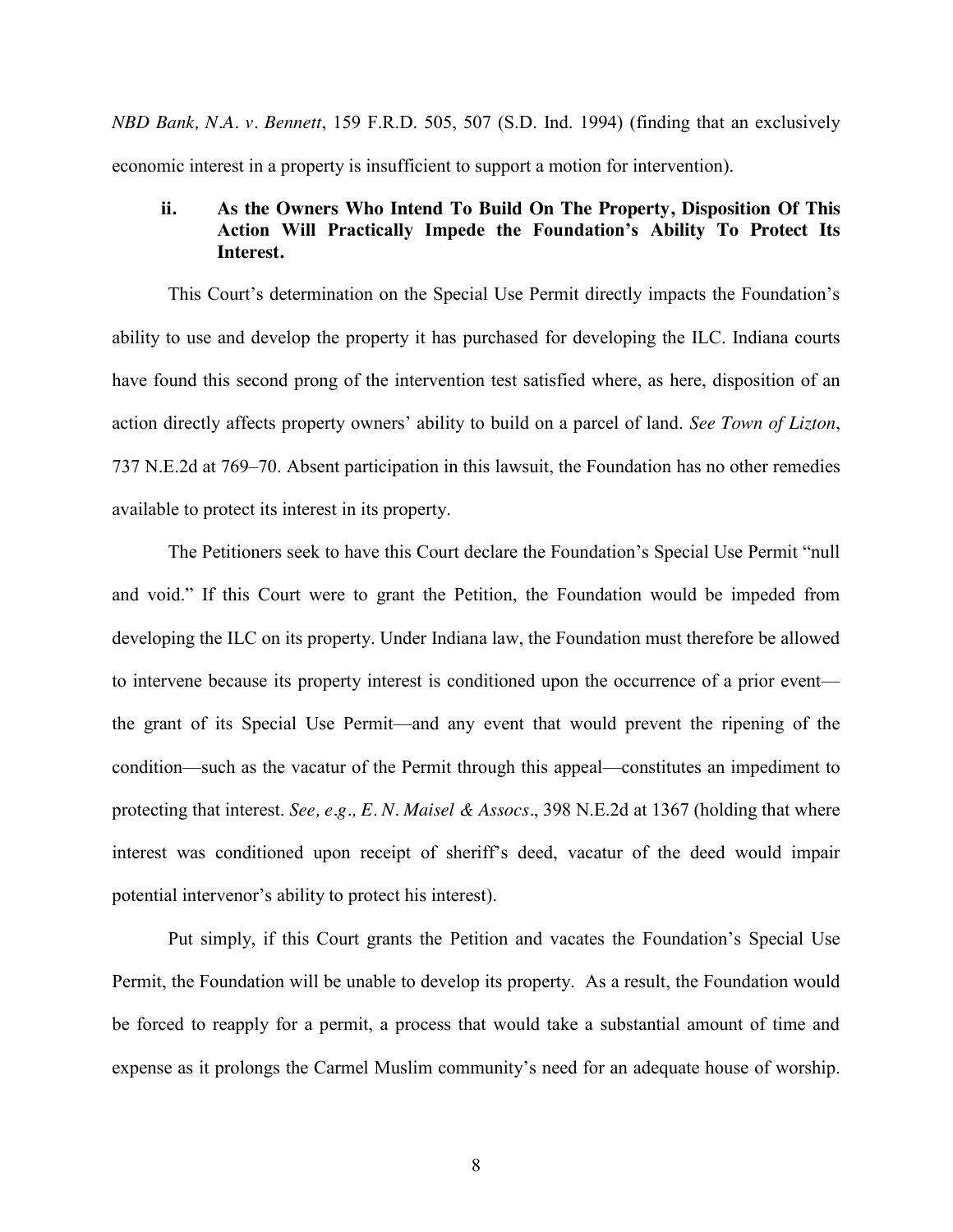In light of this, the disposition of this appeal greatly impedes the Foundation's interest and warrants intervention.

# **iii. Because the BZA May Change its Position at Any Time, No Current Party Adequately Represents The Foundation's Interest.**

There is no party able to adequately represent the Foundation's interests in the property except, of course, the Foundation. Petitioners are directly adverse to the Foundation's desire to build a mosque and community center on their purchased land. And while Respondent BZA's current litigating positions are not adverse to the Foundation's interest, that present status does not preclude intervention. Indiana courts, when evaluating motions for intervention, have regularly recognized that government entities may not adequately represent an intervenor's interest as they may modify or reverse their prior decision, or elect to settle the litigation, when an intervenor would not. *See, e.g., Flat Rock Wind, LLC*, 70 N.E.3d at 856 (permitting intervention of Remonstrators—who had no ownership interest in property at issue but simply lived in its vicinity and were advancing the same position as the BZA—because the BZA had ability to take a position in opposition to Remonstrators' or decide to settle the lawsuit). This possibility is not mere speculation. Indiana case law is well worn with examples of town and landowners' interests dividing over time. *See, e.g., Town of Lizton*, 737 N.E.2d at 770 (finding that while the Town and Landowners had initially adopted the same position, they took positions at "cross-purposes" as the case progressed).

Here, nothing prevents the Respondent BZA from deciding to modify or reverse its decision or staking out a position in opposition to the Foundation's interests. Were the BZA to reverse its decision and abandon this lawsuit, the Foundation and its interests would be left wholly unrepresented. As the only party with a fixed interest in developing the property for the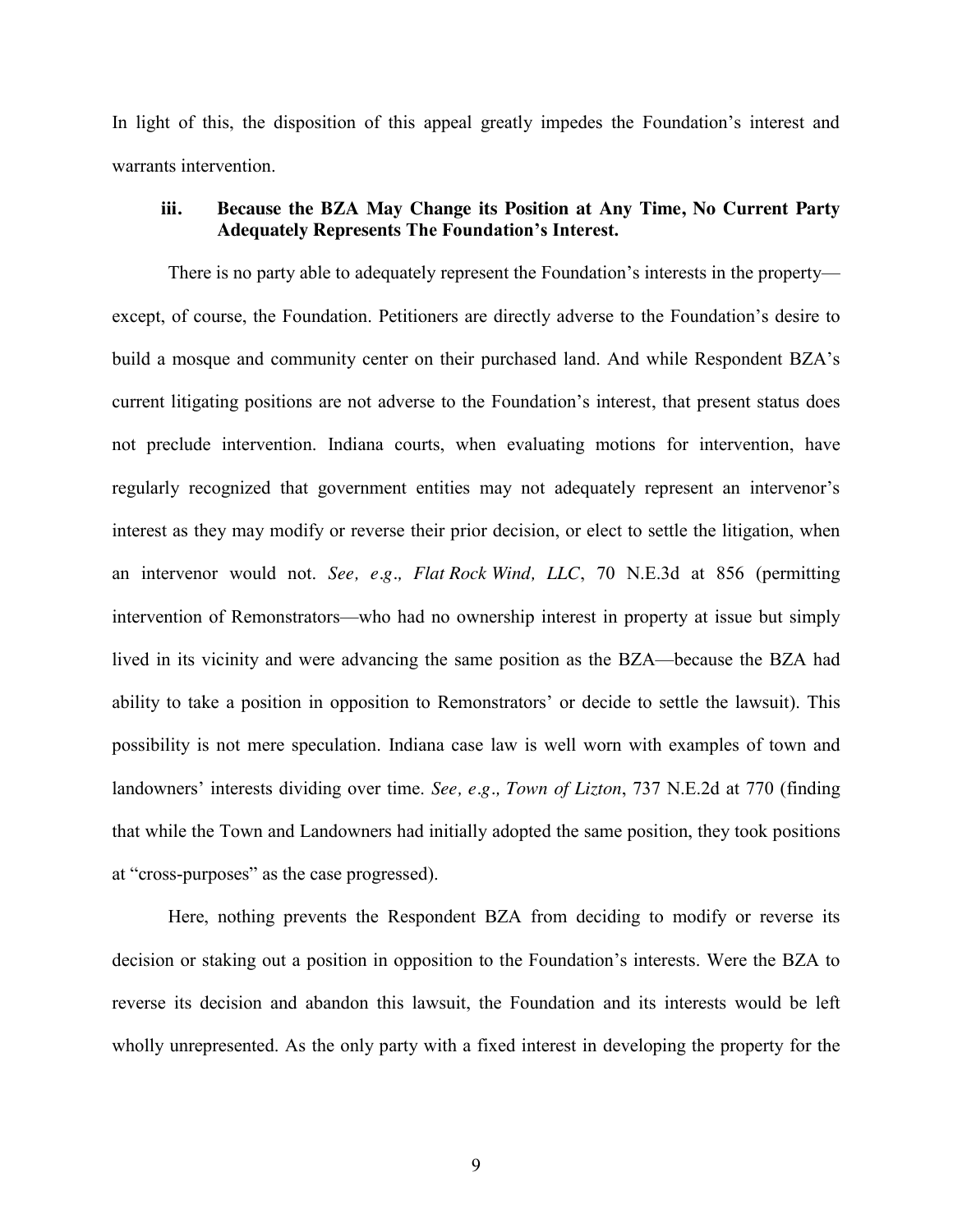ILC, the Foundation is not adequately represented by the BZA and therefore satisfies this third prong.

#### **iv. The Foundation's Motion for Intervention is Timely**.

The Foundation's Motion for Intervention—coming a mere three weeks after the Court's denial of Respondent BZA's Motion to Dismiss, prior to the telephonic pretrial conference, and well before the initiation of discovery or final judgment—is timely. As such, the Foundation's intervention will cause no delay to the ongoing proceedings.

In the context of intervention, timeliness is a fact-specific inquiry. *See Herdrich Petroleum Corp.*, 773 N.E.2d at 325 (citing *Bryant,* 334 N.E.2d at 735). Timeliness is flexible and not to be a tool to sanction would-be intervenors—it is a shield, not a sword. *See id; see also JPMorgan Chase Bank, N.A. v. Claybridge Homeowners Ass'n, Inc.*, 39 N.E.3d 666, 670 (Ind. 2015) ("Timeliness is primarily a shield that protects the existing parties and the courts, not a sword to sanction would-be intervenors. . . .") (internal quotes removed).

The timeliness requirement is meant to prevent prejudice to the original parties and disruption to the court's processes. *See Herdrich Petroleum Corp.*, 773 N.E.2d at 325 (citing *Bryant,* 334 N.E.2d at 735). Accordingly, intervention after judgment to raise new issues of fact or law is disfavored, although even that presumption can be overcome. *See Bryant,* 334 N.E.2d at 735 (holding that raising new issues of fact or law upon intervention can be justified by "unusual" or "extraordinary" circumstances).

The Foundation is filing its Motion for Intervention within weeks of the denial of the BZA's Motion to Dismiss and prior to the beginning of discovery or even the entering of a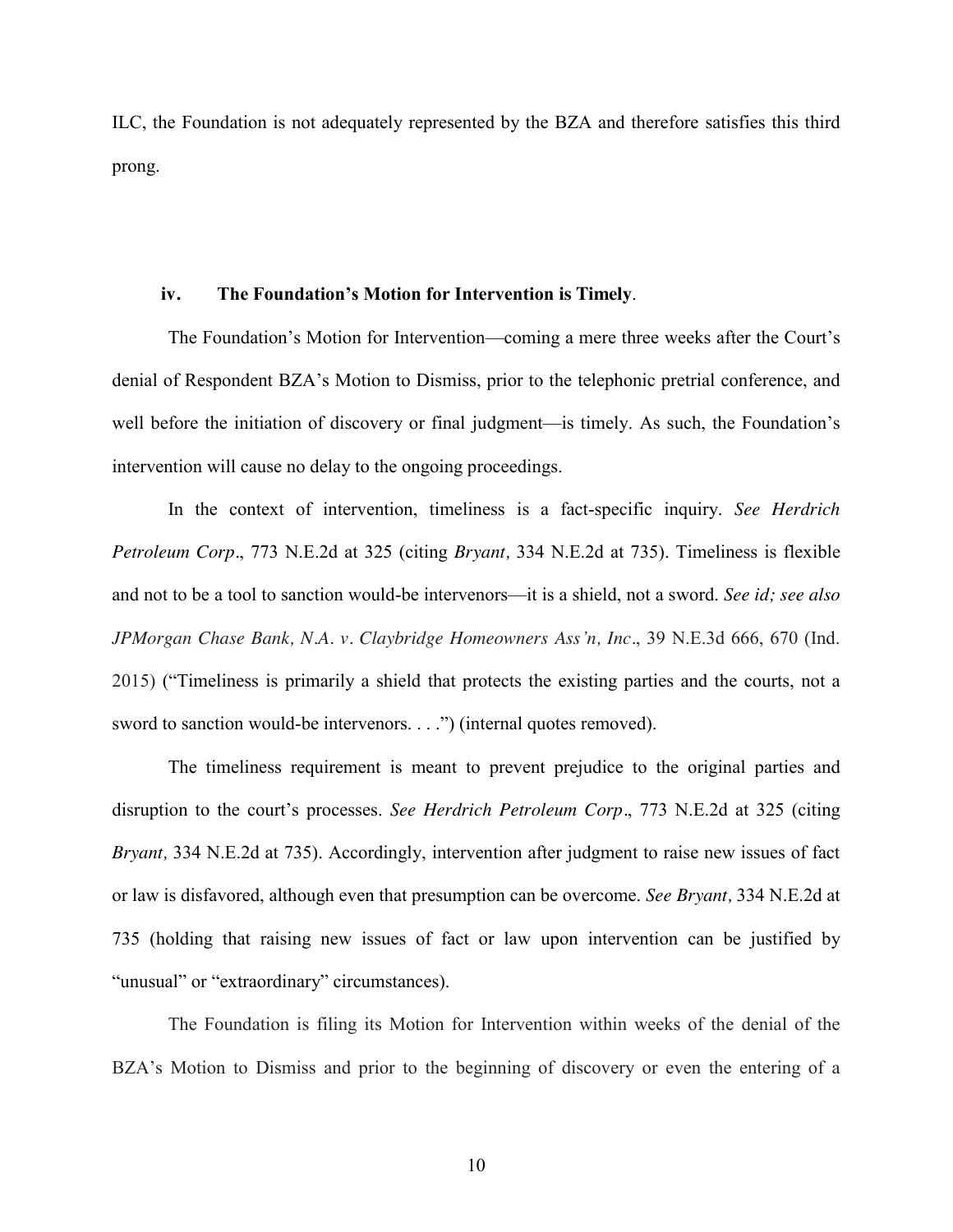scheduling order. Its intervention would not unduly prejudice either party. And prior to the denial of the BZA's Motion to Dismiss, the Foundation had reason to believe that the case would be expeditiously resolved and saw no reason to intervene. *See Bd. of Comm'rs of Benton Cnty. v. Whistler*, 455 N.E.2d 1149, 1154 (Ind. Ct. App. 1983) (finding that an 18-month delay in intervening was justified where intervenors had no reason to intervene until filing of adverse judgment that constituted the "first real threat to the disposition" of intervenors' money). Now, immediately upon the denial of the BZA's Motion to Dismiss, the Foundation has moved to intervene to prevent any stalling of court processes and prejudice to the current parties. Accordingly, the Foundation's motion is timely. *Contrast with JPMorgan Chase Bank, N.A.*, 39 N.E.3d at 670 (denying motion to intervene submitted three years after foreclosure order and six years after lawsuit had been filed).

The Foundation has therefore amply satisfied the requirements for intervention as of right under Indiana Trial Rule  $24(A)(2)$ , as intervention will permit the Foundation to protect its interest in this appeal<sup>5</sup> and will not prejudice the rights of any other parties in this action.

## **B. Alternatively, This Court Should Allow The Foundation To Intervene Permissively.**

Indiana Trial Rule 24(B) also provides for permissive intervention when an applicant's claim or defense have a question of law or fact in common with the underlying proceeding. T.R.  $24(B)$ <sup>6</sup>. When exercising its discretion, the court considers undue prejudice and the adjudication

<sup>&</sup>lt;sup>5</sup> The Foundation also plans to join the Respondent BZA's Motion to Certify Order for Interlocutory Appeal and For Stay of Proceedings Pending Appeal, filed with this Court on July 16, 2018.<br><sup>6</sup> Indiana Trial Rule 24(B) states, in full:

Upon timely filing of his motion anyone may be permitted to intervene in an action: (1) when a statute confers a conditional right to intervene; or (2) when an applicant's claim or defense and the main action have a question of law or fact in common. When a party to an action relies for ground of claim or defense upon any statute or executive order administered by a federal or state governmental officer or agency or upon any regulation, order, requirement, or agreement issued or made pursuant to the statute or executive administrative order, the governmental unit upon timely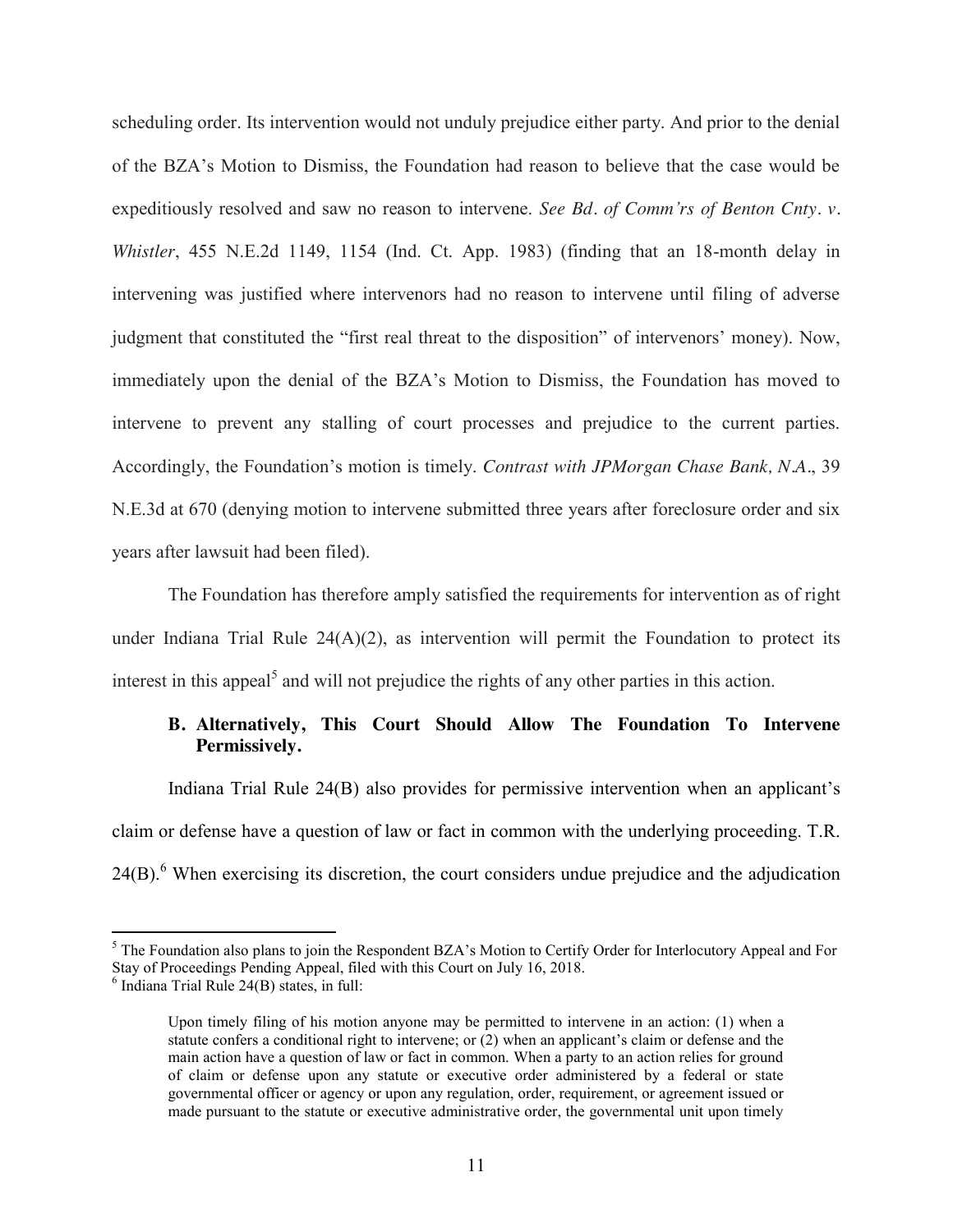of the rights of the original parties. Indiana courts counsel against granting permissive intervention if it would open new areas of inquiry or raise unrelated issues. *City of New Haven v. Chemical Waste Mgmt. of Indiana, L.L.C.,* 685 N.E.2d 97, 100–01 (Ind. Ct. App. 1997). For the reasons stated above, the Foundation has demonstrated that it meets the requirements for permissive intervention and that its involvement would not open new areas of inquiry or raise unrelated issues.

### **CONCLUSION**

For the foregoing reasons, the Foundation respectfully requests that the Court grant its Motion for Intervention as of right or, in the alternative, grant the Foundation the ability to intervene permissively.

Respectfully submitted,

BECKMAN LAWSON, LLP

*/s/ Brian C. Heck*

Patrick R. Hess, 19395-02 phess@beckmanlawson.com Brian C. Heck, #33289-02 [cpgattorney@beckmanlawson.com](mailto:cpgattorney@beckmanlawson.com) BECKMAN LAWSON, LLP 201 West Wayne Street Fort Wayne, Indiana 46802 Telephone: (260) 422-0800 Facsimile: (260) 420-1013

Johnathan J. Smith Juvaria S. Khan Nimra H. Azmi MUSLIM ADVOCATES Post Office Box 66408 Washington, D.C. 20035

*Attorneys for the Al-Salam Foundation*

application may be permitted to intervene in the action. In exercising its discretion, the court shall consider whether the intervention will unduly delay or prejudice the adjudication of the rights of the original parties.